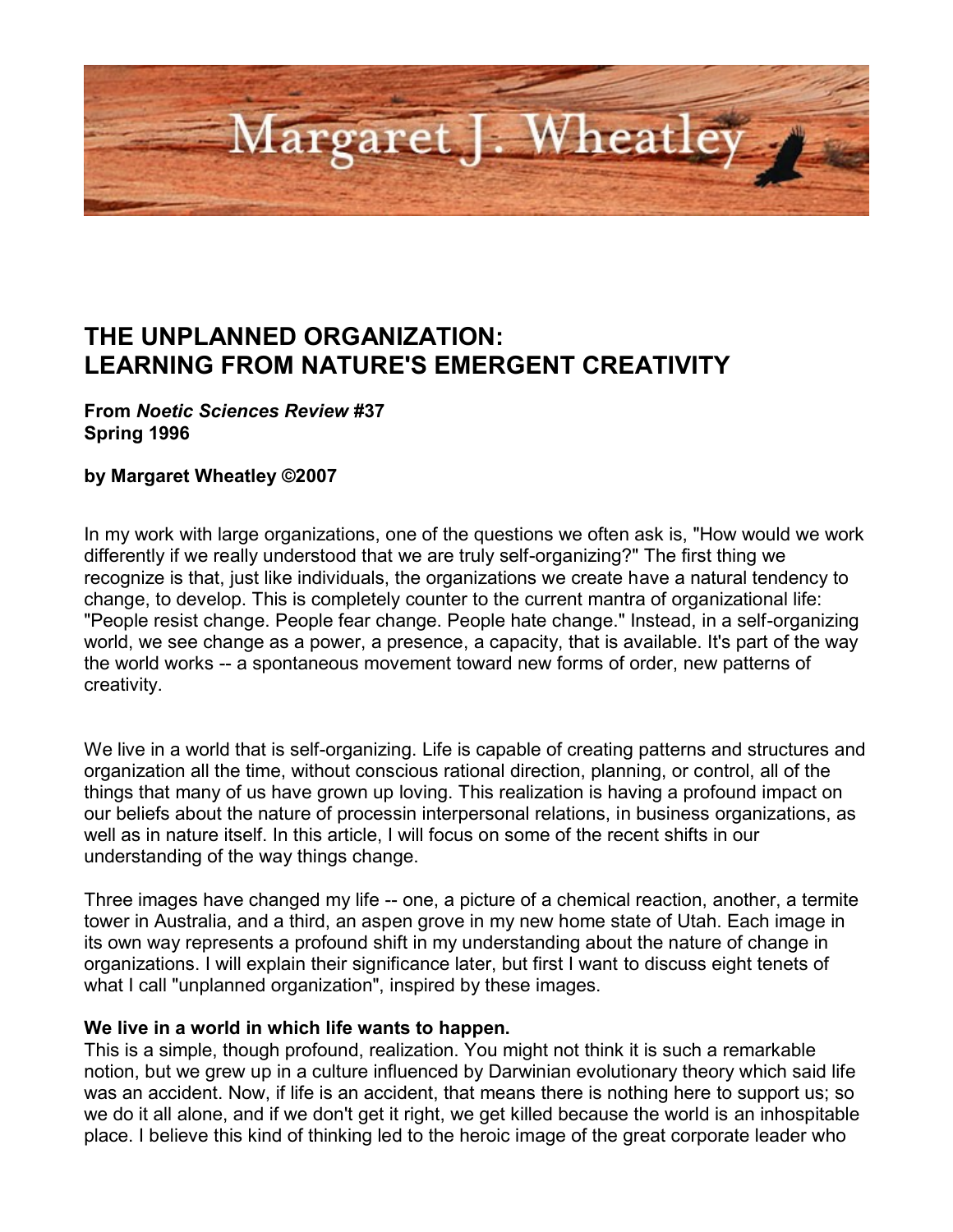would craft organizations and make things happen -- nothing would happen without this great impetus of human ingenuity and human control.

We used to believe that for the first seven-eighths of the planet's existence there was no life, that it showed up about 600 million years ago. Now scientists agree that life seems to have emerged almost instantaneously with the creation of the planet. This is a very important realization. For me, this means that I belong to a whole planetary community of life, and that I am supported in my own small efforts by a deep natural history spanning between four and five billion years -- life wants to happen as a community and we are all part of it.

#### **Organizations are living systems, or at least the people in them are living systems.**

I sometimes feel embarrassed to point this out because it seems so obvious. We're moving away from a terribly deadening image of who we are and how we should organize. The image of the world as a machine that came into our consciousness in the seventeenth century was a wonderful metaphor that then went out of control. Ultimately, we came to believe not only that the world is a machine but that people can best be understood as machines.

One of the interesting things I learned recently is that since about 1850 we have described our brains in terms of our current technology. So, in the middle of the nineteenth century brains were thought of as hydraulic pumps. Then they were thought of as telegraph systems, then as telephone switchboards, and now we're up to neural nets. But these are all technological machine metaphors for understanding ourselves.

When we say that organizations or people are living systems, we're saying that, unlike machines, people have intelligence. Again, this is not a profound thought, except we've strayed so far from it. People are capable of change, whereas machines have no capacity to change apart from their programs or designs devised by some smart engineers. Machines have no intelligence. They're created for specific tolerances. It is stultifying to think about life this way, and yet this way of thinking is so deeply embedded in our culture that it's going to take a while to think otherwise.

#### **We live in a universe that is alive, creative, and experimenting all the time to discover what's possible.**

This is my favorite realization. We see this at all levels of scale, whether we're looking at the smallest microbes or looking out into the galaxies. We live in a world which is constantly exploring what's possible, finding new combinationsnot struggling to survive, but playing, tinkering, to find what's possible.

People are intelligent. We're creative, we're adaptive, we seek order, we seek meaning in our lives. When we really start to understand this, when we really start to change our perception of who people are, then it changes how we think about organizing.

It is the natural tendency of life to organize -- to seek greater levels of complexity and diversity.

One of my own beliefs, inspired by different readings, is that everywhere you look you see that life is system-seeking. We are rediscovering our interconnectedness; there are no isolated individuals in the natural world. Life seeks to affiliate with other life, and as it does that it makes more possibilities available, it makes more diversity possible. I believe (and this is just my own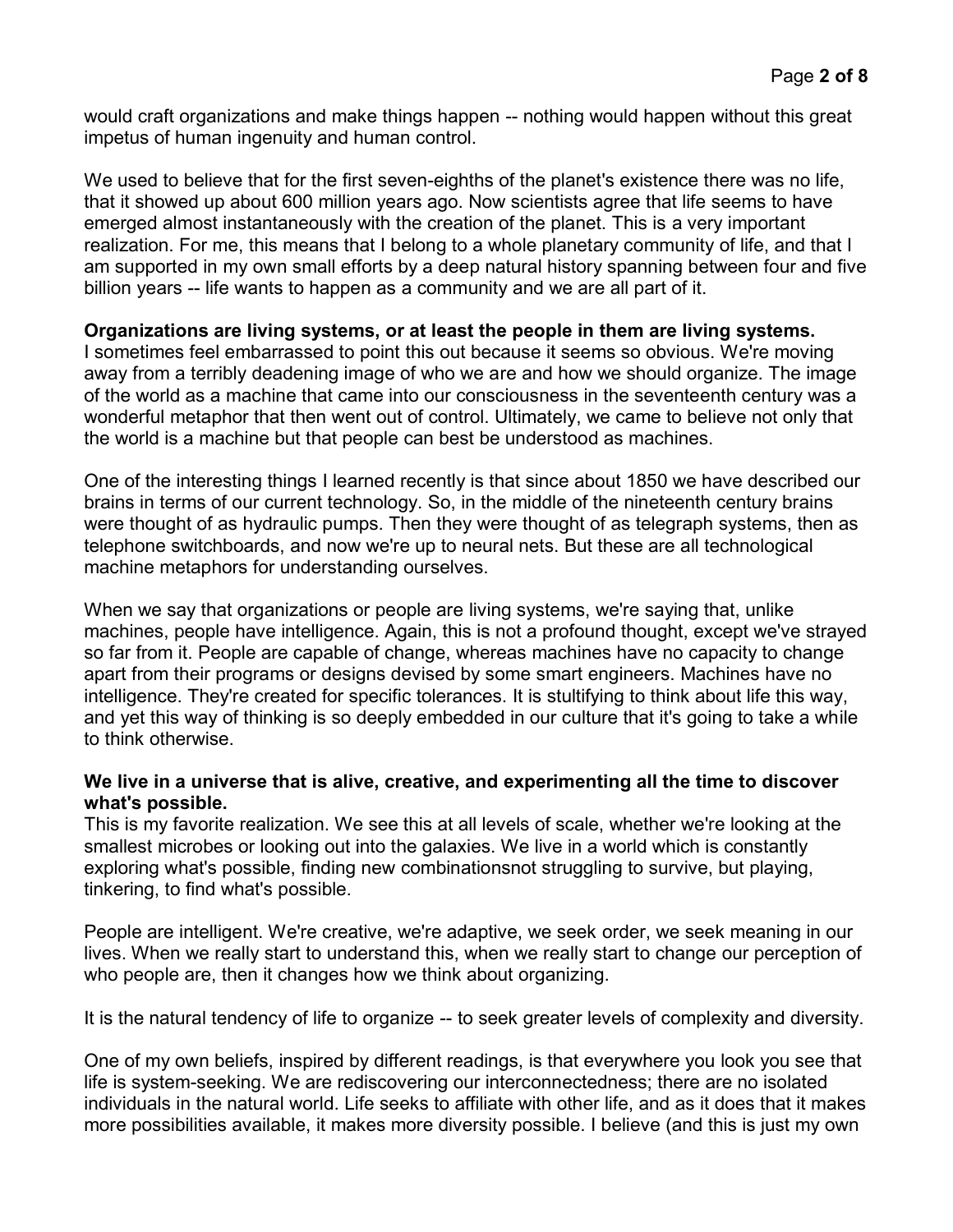perspective right now) that the reason life seeks to organize is so that it can explore its diversity, so that it can explore its creative potential. It doesn't seek to organize to protect itself, to defend itself -- that seems to me a 300-year-old Western conceptual overlay.

I think life seeks systems because systems allow more diversity, they allow individuals to thrive, and they give each of us (when we're in a healthy functioning system) more freedom to experiment with what we want to beas long as we remain conscious of our connections to the whole of the system. To repeat: Life is self-organizing. It seeks to create patterns, structures, organization, without pre-planned directive leadership.

## **Life uses messes to get to well-ordered solutions.**

Life is incredibly messy. We could even say it is unbelievably wasteful. But shift perspective and judgments, and what at first glance what may appear to be messy and inefficient may actually be life experimenting -- discovering what is possible. If you have ever tried to create an aquarium, you'll know how messy that can be. You keep trying to put in new life forms and hoping that the whole will suddenly take hold as a system. Then your fish die. But if you keep messing around, sooner or later the aquarium takes as a system, and sustains itself.

This is a recurring phenomenon in the re-creation of eco-systems. Scientists say it takes a lot of messes to finally discover what works. But underneath is the realization that all of those messes are tending toward the discovery of a form of organization that will work for multiple species. Life uses messes, but the direction is always toward organization; it's always toward order.

#### **Life is intent on finding what works, not what's right.**

I find this very liberating. This is where playfulness can enter into our own human relationships in a different way, because the task of the moment, of any moment, is to find something that works, but not be so ego-attached to it that we believe it is the only solution, the only right answer. How many relationships split up because of arguments about who is right? Yet when you look around, you see life tinkering, experimenting, playing, as if to say, "If it works, fine; and if it doesn't work, let's see if we can find a way that does work." For me it's a different sensibility, and it creates a much greater sense of playfulness in my own work.

#### **Life creates more possibilities as it engages with opportunities.**

A phrase I often hear used in business is that life -- or some project, or the market -- presents a "narrow window of opportunity". This is not true. Systems don't work that way. Every time we try to make something work, we are creating more possibilities within the system -- we open many different "windows of opportunity". If a particular opportunity is not fulfilled, there are always many others to engage with. Each path of opportunity leads to its own pattern of order. It may be unpredictable, but life is attracted to order. It is the nature of natural systems.

# **Life organizes around identity.**

Out of all of this blooming, buzzing confusion of life, how do we decide to pay attention to certain things, or to make sense of certain things? We look for information that is meaningful to us in some way, given who we think we are.

Someone once asked me, "What's the 'self' that gets organized in 'self-organizing'?" These two words are equally important. Life organizes spontaneously and creatively, but it organizes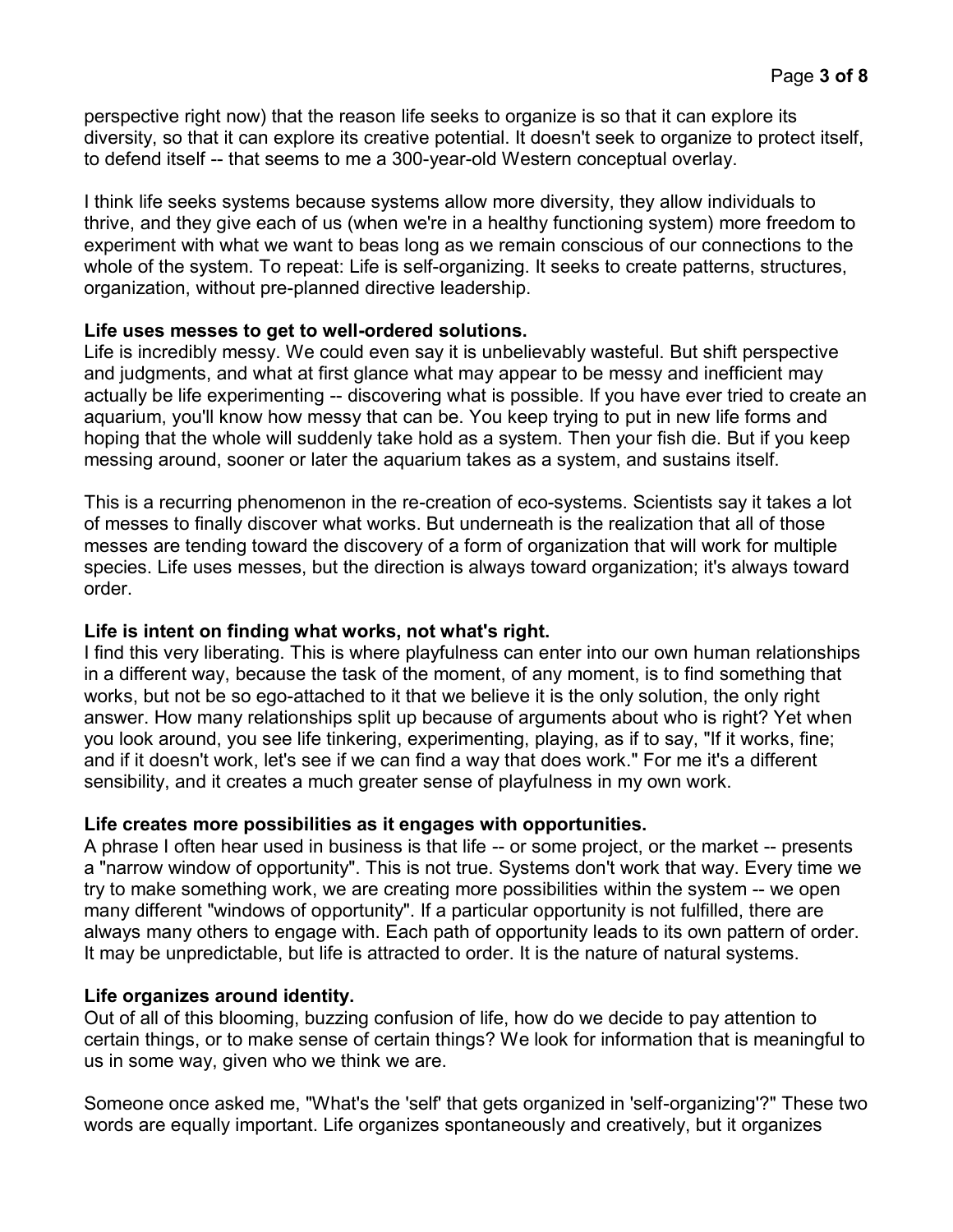around a self. It is making self. For me, this feels like further evidence that consciousness is at work in everything because you can't organize around a self without being conscious that you are a self. So when we see self-organization, I believe what we're watching is consciousness forming itself into different identifiable beings.

Thus, we live in a world which is truly co-creative, in which you and I cannot exist in isolation. Richard Lewontin, a geneticist whose work I admire greatly, once said that "environment" is a strange concept because we talk about it as if it exists independently of us. We even talk of "saving the environment". He said that the environment is an organized set of relationships between individuals. We're constantly affecting one another, constantly being changed by the process of being in relationship with one another by our choices. For those of us who have tried to save the world, I think this is a humbling thought. There's nothing out there to save. There is a lot to be engaged with.

## **Beyond the Machine Image**

This brings me to the three images that have changed my life. The first is a chemical process called the Belousov-Zhabotinsky (B-Z) reaction. We've known about its existence in Western culture, particularly in Russia, since the 1940s. It was so revolutionary to scientific thinking that its existence was denied for a long time.

This wonderful little chemical reaction is saying that the universe is not all "downhill". This is contrary to the Second Law of Thermodynamics, which says that the natural tendency of any system is to run down from a state of order to disorder, from energy to entropy. The Second Law says that with every change you give up useful energy, and you have no way of recouping it, so you fall into a state of entropy -- where all you can do is wait for death and disorder to overtake you. Someone recently defined the Second Law as "You can't win, and you can't get out of the game." That's a terrible burden on our Western way of thinking.

Yet what these surprising little chemicals showed is that there is a self-organizing capacity in matter. When confronted with turbulence and change, it's not all downhill. For example, in the B-Z reaction, red and white chemicals had blended in perfect equilibrium. The next discernible state for this system, given the traditions of Western science, was that it would disintegrate, or at best remain in disordered equilibrium. In fact, when scientists added chemicals, stirred it up, lit a flame under it, and poked a hot wire into it -- a lot of change if you're a chemical -- what happened was that the system separated out into its constituent chemical groups, red and white, and instead of falling apart and dissipating, the chemicals restructured themselves. Beyond dissipation, there was spontaneous reorganization -- self-organization.

This is quite startling because what these inert, (allegedly) unconscious chemicals created were intricate spirals. How do you explain this if these chemicals, which are supposedly dead, are not communicating, if they're not conscious in some way? Many scientists disagree with this attribution of consciousness, but they all agree that the B-Z reaction is a stunning image of the self-organizing capacity of our world.

What this says to me is that when confronted with change, you and I have a choice between two options, and we are not doomed to an inevitable course of action as the old belief system would have had us believe. The old myth was that we would disappear, that we would die, that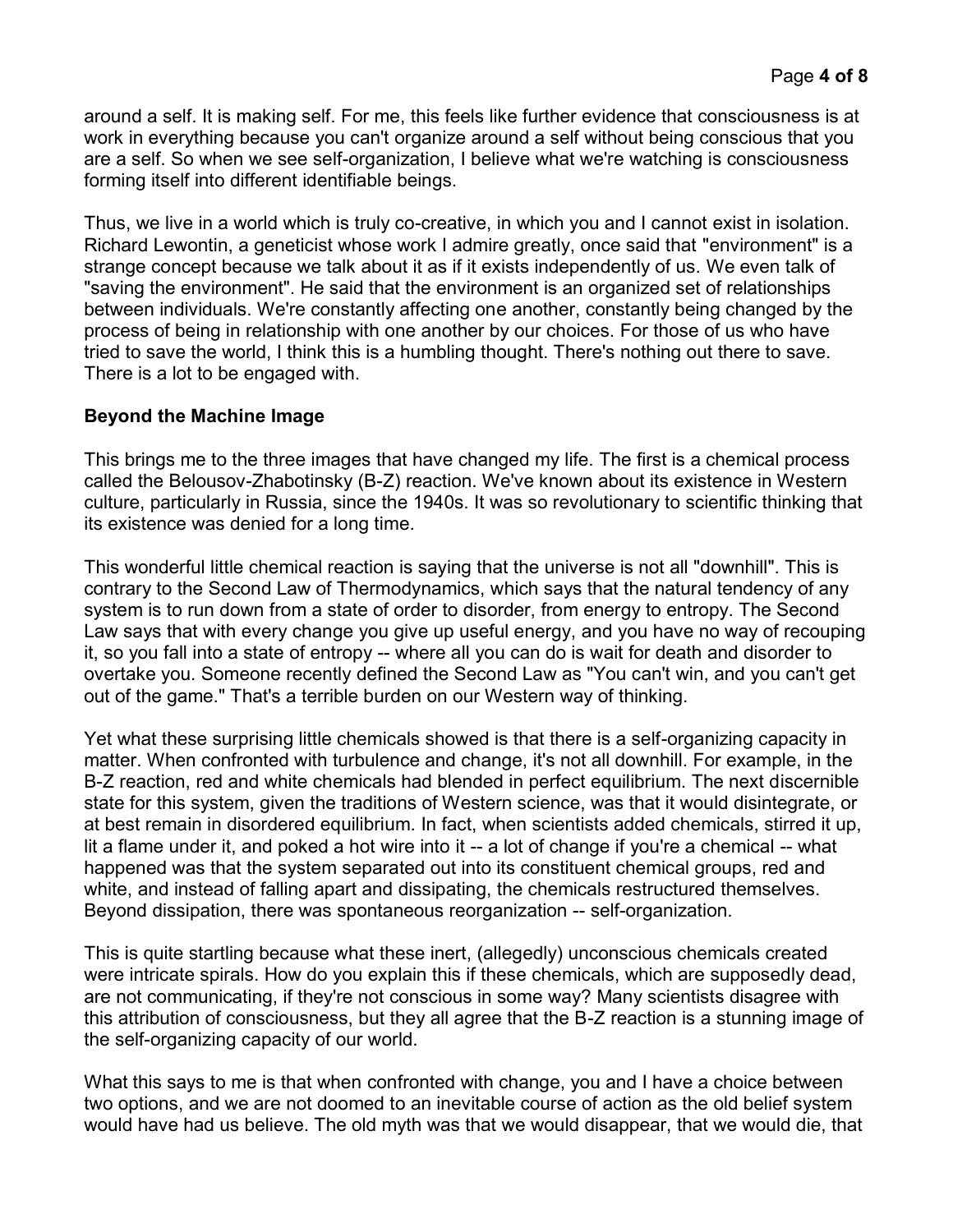we would dissipate -- and that would be the end of it. But the new recognition of a selforganizing world tells us that we can use any period of chaos and dissipation to reorganize ourselves to a structure better suited to the environment.

The whole quest to understand the world of self-organizing is really a quest to realize that there is a deeper, more elemental force at work behind the structures we see. What cause is behind the patterns of organization we see in the world -- where organization occurs without directive leaders or planning? What deeper elemental force gives rise to it all? The answer, it appears, is that behind the organizing patterns we recognize as life is self-organizationa spontaneous capacity to generate pattern and organization from within. And this, of course, is one way of defining consciousness.

According to Fritjof Capra, who is publishing a new book on self-organization, we've had four or five billion years of experience with this; this is how life discovered the possibility of creating more and more life. So there is this deep, elemental capacity for organizing in all of us. Knowing this, when we see resistance to change - and we certainly see a lot of that these days -- we can understand what's happening in a different way. It seems to me that resistance always reflects the need of each of us to understand who we are in the moment -- our identity. When we see a change being forced on us, we recognize it as threatening our sense of self. Resistance reflects our need to protect our sense of dignity and identity as presently defined. Resistance does not represent a fundamental tendency toward inertia, which is the old belief about human nature.

If you start to think about this for a while, and you're engaged in a change process or a change strategy, this alters the way you relate to change. If identity is a key issue, then it seems to me inescapable that we involve people from the start in whatever the change is going to be. Then they have the chance to reorganize their own sense of identity to fit the changed reality. You can't change people, but people change all the time. That's who we are.

Realizing that we live in a self-organizing world is to recognize that so much more is available for us as groups, as organizations, as communities. So much more is available to us in the form of a naturally occurring energy -- the self-organizing capacity we all have. We have to learn how to engage it, how to evoke it.

# **Termite Towers and Leaderless Groups**

And so to life-changing image number two: a termite tower on the Australian savanna. The one I have a picture of is about 20 feet high, so if you think of the size of the termite, these are the tallest structures on Earth, relative to the size of their builders. A particularly interesting one is called a "magnetic tower" because the termites always build it on a north-south axis. The interior is a very complex structure. It has tunnels and arches. Their function is to move air into a darkened interior where it is cooler, because even though termites live in hot places they don't do well with heat. The nests are also designed to move moisture in so the termites can farm a form of fungi they require for digestion. These are very sophisticated structures.

Entomologists who study termites looked at these for years, and, recognizing a very complex structure, wondered, "Where's the leader? Where's the engineer? Where's the brains behind this operation?" The search for a leader was a long and futile quest. What is interesting is that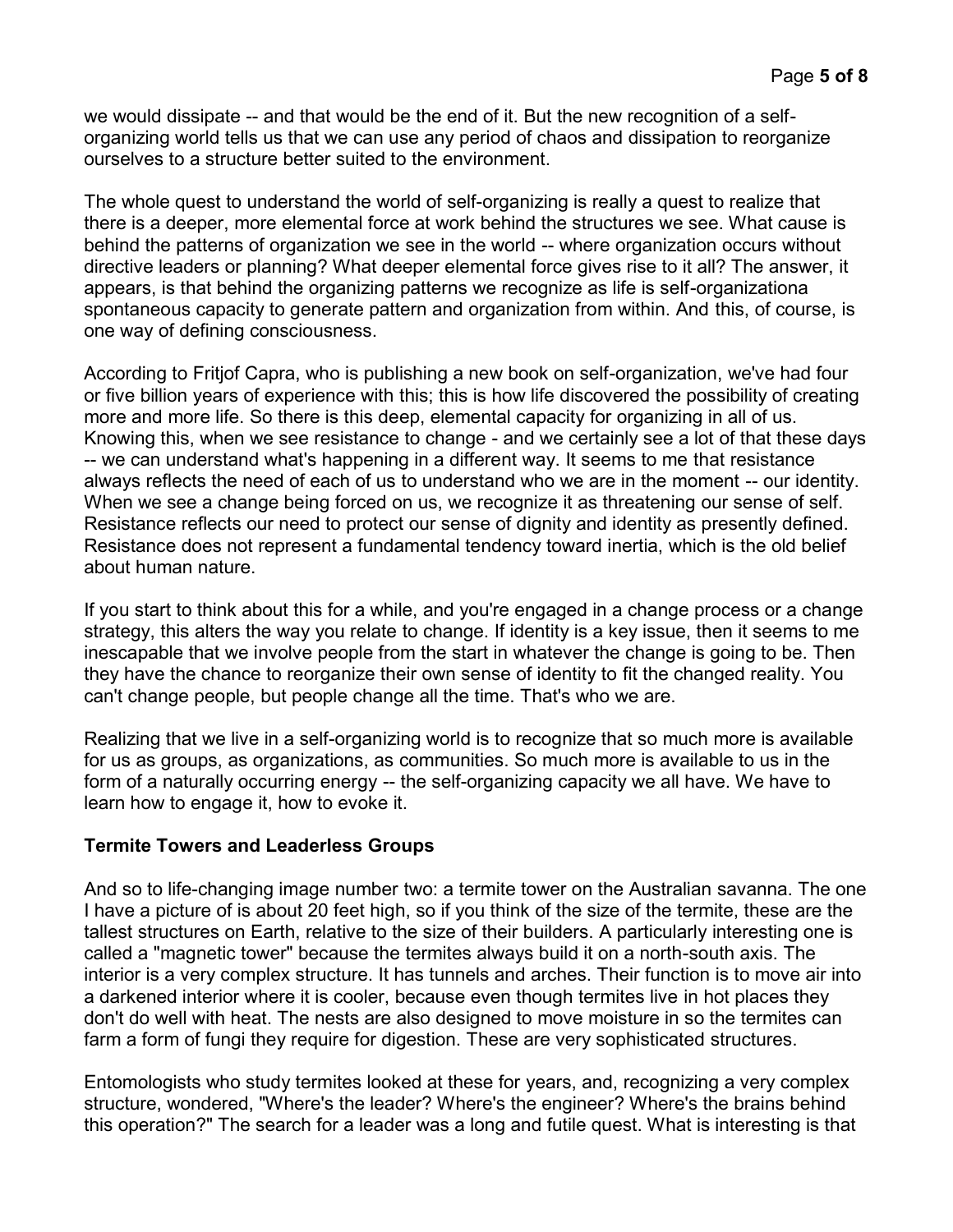the leaderless phenomenon wasn't even pointed out until some women started critiquing the history of science, and came up with the stunning realization that there didn't have to be a leader.

Termite colonies are examples of a wonderful self-organizing process, and can be highly instructive about human endeavor as well. For instance, individual termites are capable only of digging dirt piles. They don't do anything sophisticated. This is true of most social insects. If you think of the hive as a brain, and the social relations as a mind, individual termites are like single neurons. Isolated, they barely have any significance. But as a coordinated group they perform like a hive-mind. Like neurons, they emit chemicals for communication. Termites emit scents that attract other termites. They are constantly aware of what's going on in their environment; they're very tuned in. They wander at will, bump up against one another, and then they respond.

I think this is an excellent maxim for organizational life. You wander at will, you bump up against one another, and you respond. But you're developing so much more consciousness of what's going on in your environment, and you're tuned to so much more information than we have allowed people in those "org. chart" disasters.

So after a certain number of termites collect, their behavior shifts, emerging into something with an entirely new capacity, and they start building their towers. A group of termites over here will start an arch, another group over there will notice it, and they'll start the other side of the arch. Spontaneously, it meets in the middle, and there was no engineer present.

Termites build towers only because the "self" they're organizing around is very clear to them. But the way in which they create elaborate complex structure is in the moment. Entomologist Edward O. Wilson compared it to dynamic programming in computers: You do something, you notice its effect, you do the next thing. This is a view of life beyond conventional strategic plans, planners, goals, objectives, and Myers-Briggs tests. Let me explain that last remark: Myers-Briggs is a system for assessment of psychological types. It's a way of understanding who you are, how you take in information, how you thrive. Like all such tests, it is focused on individuals -- when we're just out there digging dirt piles, so to speak.

But as far as I can tell, right now, none of our personality assessors or indicators let us know who or what we are capable of being when we are in community with one another. I believe it is a travesty to think we can understand ourselves or another human being independent of being in a relationship with them. And one of the wonderful things the termites show is that we live in a world that has emergent properties, which means that when a group is together it is capable of behaviors that simply are not knowable when you study the individuals. It doesn't matter how well, how deeply, or how long you study the individuals, you would never see the potential for the tower in the individual termite. I think this is true of human behavior as well. So why do we spend so much time trying to understand our self (little s), since that self changes -whole new capacities come forward in us -- when we are together in our communities?

The reason I think this is so problematic for us is that you cannot plan; you can only watch once you're in the process of being together. You can only notice what's happening, and then tinker with it. Instead of creating dream teams, you just get into the process of organizing and see what emerges. That feels unplanned, it looks messy, it smacks us in the face; it goes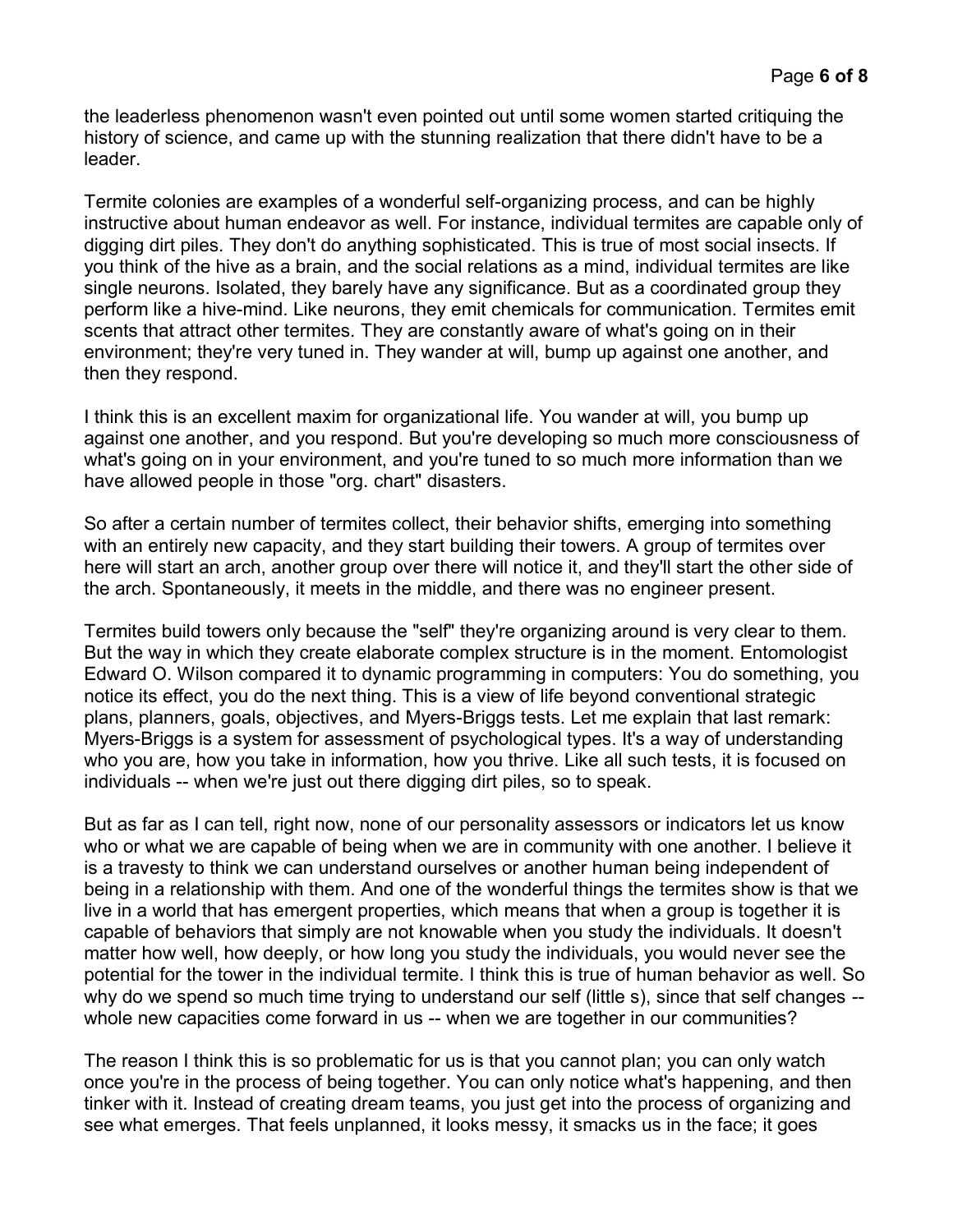against all the ways we have been taught to be effective leaders, or effective individuals. In contemporary society, we've gone crazy with goal-setting and planning and thinking about our lives in a linear progression.

We would do well to learn from the termites. There is a lot of wisdom available in the study of emergent behavior. And it is available only because we live in a world which is self-organizing. We live in a world in which, when we come together, we can discover new possibilities. And we live in a world in which the discovery of new possibilities is, I believe, the reason for existing.

This says something about organizing activities that I want to stress. If you think of life as a network, then you don't have bottoms or tops. Emergent solutions can come from anywhere, but they are always very situational, always highly contextual, and therefore they're going to be quite variable, and always unplanned.

I also want to emphasize that emergent organizations are leader-full, not leaderless. Leaders emerge and recede as needed. Leadership is a series of behaviors rather than a role for heroes.

## **Aspen Trees and Hidden Connectedness**

I recently learned from my son's fifth grade teacher that the largest known living organism on the planet lives in Utah, where we now live. My son got excited and thought it was Bigfoot, but it's not. It's a grove of aspen trees that cover thousands of acres. When we look at them, we think, "Oh, look at all the trees." When botanists looked underground they said, "Oh, look at this system, it's all one. This is one organism." You see, when aspen trees propagate, they don't send out seeds or cones, they send out runners, and a runner runs for the light (there's wonderful imagery in all of this), and we say, "Aha! There's another tree . . ." until we look underground, and we see that it is all one vast connection.

Before I was aware of the Utah aspens, I used to think that the Michigan mushroom, which covered 37 acres, was the largest organism. What was interesting about that was when mycologists looked at these mushrooms they couldn't figure out how they survived, because they didn't have all the "functionality" they needed to be healthy mushrooms. When they looked underground they found the answer -- it was just one large organism.

In a self-organizing world, one of the things that works on our behalf is not only that we have a natural tendency toward change, that we can constantly reorganize, or that we can structure ourselves without leaders (as long as we're well connected and informed and focused) but that, underneath it all, what we're doing is discovering our connections.

One of the great teachings in chaos theory is that a very slight twitch in a connective system will create convulsions elsewhere. I'm sure you've had a negative version of this experience in which you made an offhand comment to somebody, and later it blew up in your face. Whereas you may have presented your life's work, thinking it was the greatest gift to humankind, others just looked at it and said, "Well, that's very nice, dear."

Biologist Francisco Varela has said that you cannot direct a living system, you can only disturb